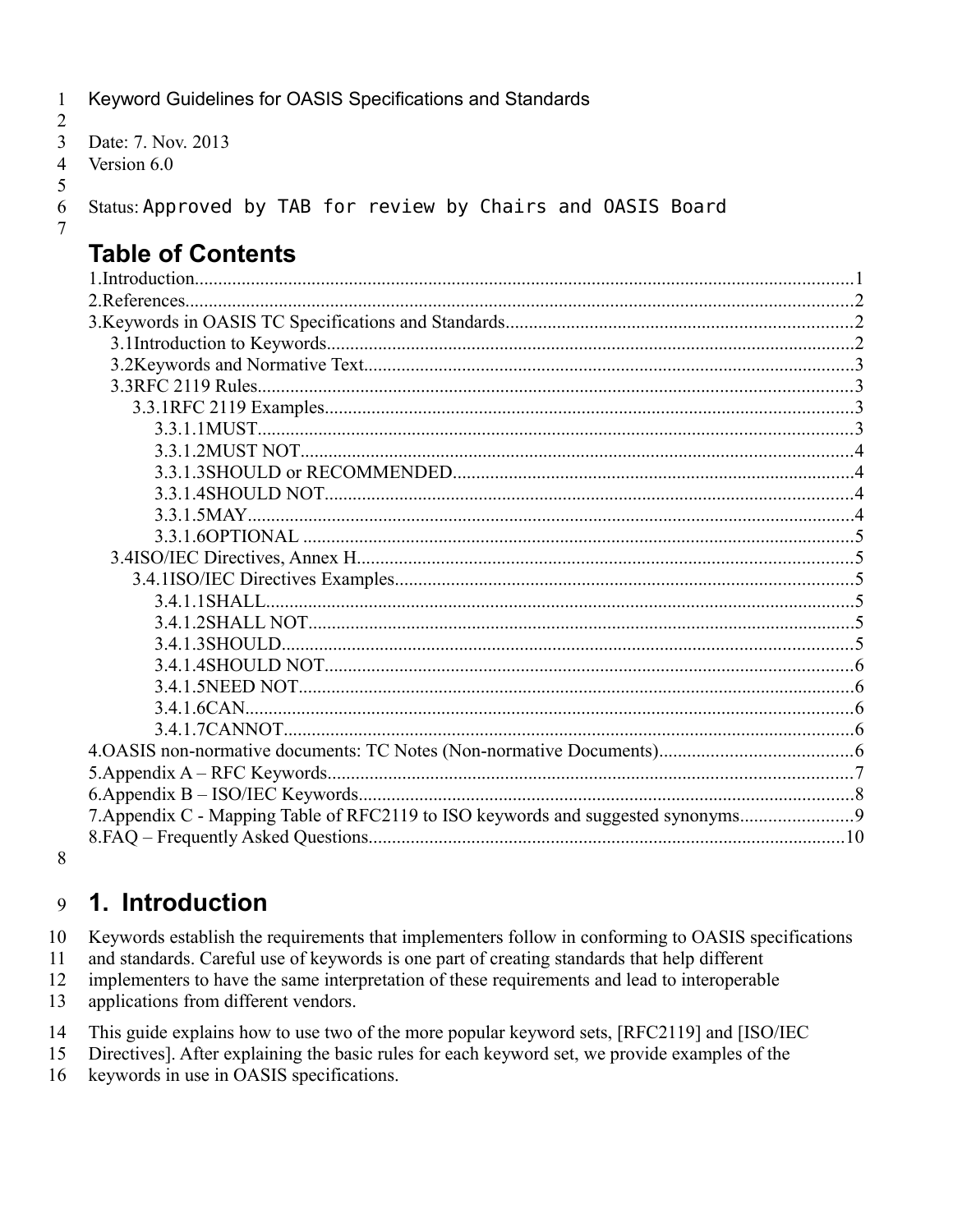#### **2. References** 17

- **[ISO/IEC Directives]** ISO/IEC Directives, Part 2 (Fifth Edition) Rules for the structure and drafting of 18
- International Standards, International Organization for Standardization and International 19
- Electrotechnical Commission, 2004. 20
- **[RFC 2119]** Bradner, S., "Key words for use in RFCs to Indicate Requirement Levels", BCP 14, RFC 21
- 2119, March 1997. [\(http://www.ietf.org/rfc/rfc2119.txt\)](http://www.ietf.org/rfc/rfc2119.txt) 22

### **3. Keywords in OASIS TC Specifications and Standards** 23

#### *3.1 Introduction to Keywords* 24

- Specifications and standards are responsible for your ability to plug in a razor or hair dryer when 25
- traveling. Or to use your credit card in any credit card terminal. The relevant standards don't care how your razor works or which credit care you have. The internals don't matter but the ability to interoperate 26 27
- does. 28
- The term *keywords* for OASIS specifications or standards means terms specified either by [RFC 2119] 29
- or the [ISO/IEC Directives]. Every OASIS specification or standard will choose (and use) one or the other. The two keyword sets are never mixed in a specification or standard. 30 31
- Keywords identify the basis for interoperability as defined by a specification or standard. RFC 2119 gives the following guidance on keywords (called "imperatives") 32 33
- Imperatives of the type defined in this memo must be used with care and sparingly. In 34
- particular, they MUST only be used where it is actually required for interoperation or to 35
- limit behavior which has potential for causing harm (e.g., limiting retransmisssions) For 36
- example, they must not be used to try to impose a particular method on implementors 37
- where the method is not required for interoperability. [RFC2119] 38
- For example, ODF 1.2 went to great lengths to say how the format was written and to specify its 39
- semantics. However, not one word was said about how an implementation would accomplish 40
- that task. It wasn't relevant. It could be an in-memory table, graph, key-value data store, etc. 41
- The only thing ODF 1.2 constrains is how to interpret the markup and how to write it back out. 42
- Normative contents don't always use keywords. Often a descriptive or declarative style reads 43
- better than an imperative style based on keywords. In that case, such content may still be 44
- referred to by a more general statement e.g. in a conformance clause where normative 45
- keywords are used to clearly indicate what is expected from a conforming implementation. 46
- In a very real sense, ODF 1.2 is a collection of statements about elements and attributes, which 47
- are then referred to by keywords, should you want to build a particular type of implementation. 48
- If all implementations of that type follow the conformance requirements (using keywords), then 49
- the results should be interoperable. 50
- For example, under 19.402 Presentation Node Type, I would not say: 51
- The presentation:node-type attribute MUST specify a node type for an animation element.(incorrect) 52 53
- Rather, as the standard reports: 54
- The presentation:node-type attribute specifies a node type for an animation element. 55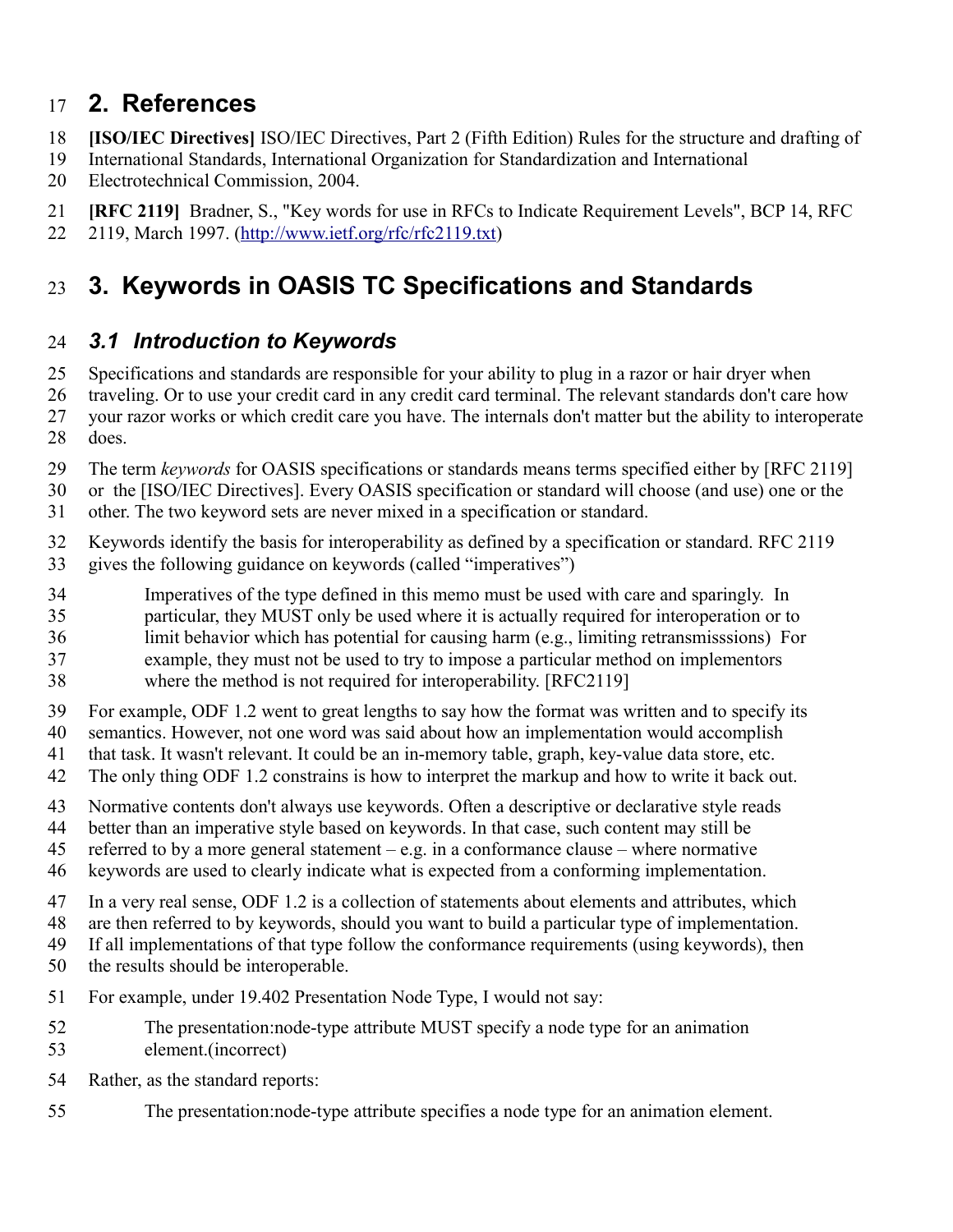- The defined values for the presentation:node-type attribute are: 56
- This has the advantage of freeing the author to write in simple, declarative prose and to save the 57
- hard part of keywords for conformance clauses. 58

#### *3.2 Keywords and Normative Text* 59

- "Normative" text includes the parts of a specification or standard that set forth definitions, rules, conformance clauses and other statements that are part of implementing a standard. 60 61
- By way of contrast, "informative" text contains material that may help understand the standard or give examples of its use, but that don't have to be followed in order to implement the specification or standard. 62 63 64
- The distinction is an important one because keywords cannot appear as keywords in informative text. 65
- The reason being that readers might confuse purely informative text with normative text if keywords were found in informative text. 66 67
- Interoperability requires that everyone recognize normative and informative text the same way. Use of keywords in informative text interferes with a uniform reading of text as normative or informative. 68 69
- Some examples of informative text include: notices, tables of contents, introductions, notes, examples, appendices (appendices can be normative if marked), etc. 70 71

#### *3.3 RFC 2119 Rules* 72

- **[RFC 2119]** keywords are the most common keywords used in OASIS TC specifications and standards to define normative statements and conformance clauses. 73 74
- [RFC 2119] keywords are written in UPPERCASE. When [RFC2119] keywords are written in 75
- lowercase, they have only their normal English usage meaning. In lowercase, [RFC2119] keywords do not state normative or conformance requirements.<sup>[1](#page-2-0)</sup> 76 77
- Appendix A reproduces the [RFC 2119] definitions of keywords. 78

#### **3.3.1 RFC 2119 Examples** 79

#### *3.3.1.1 MUST* 80

- "A PullRequest signal message always indicates in its header (see Section 5.2.3.1) the MPC on which the message must be pulled. If no MPC is explicitly identified, the default MPC MUST be pulled from. The pulled message sent in response MUST have been assigned to the indicated MPC." [\(OASIS ebXML](http://docs.oasis-open.org/ebxml-msg/ebms/v3.0/core/os/ebms_core-3.0-spec-os.odt) [Messaging Services Version 3.0: Part 1, Core Features,](http://docs.oasis-open.org/ebxml-msg/ebms/v3.0/core/os/ebms_core-3.0-spec-os.odt) 3.4.3. Definition and Usage Requirements.) 81 82 83 84 85 86
- 87

Note that "must" appears in lower and upper case. In the first sentence, "must" only indicates the intended objective or effect one wants to produce. The second and thirds uses, in upper case, are requirements that must be met by an implementation of ebXML. 88 89 90

<span id="page-2-0"></span><sup>1</sup> According to RFC Style, [http://www.rfc-editor.org/rfc-style-guide/rfc-style,](http://www.rfc-editor.org/rfc-style-guide/rfc-style) lowercase keywords: "To simply specify a necessary logical relationship, the normal lower-case words should be used.", Requirement Words (RFC 2119) section.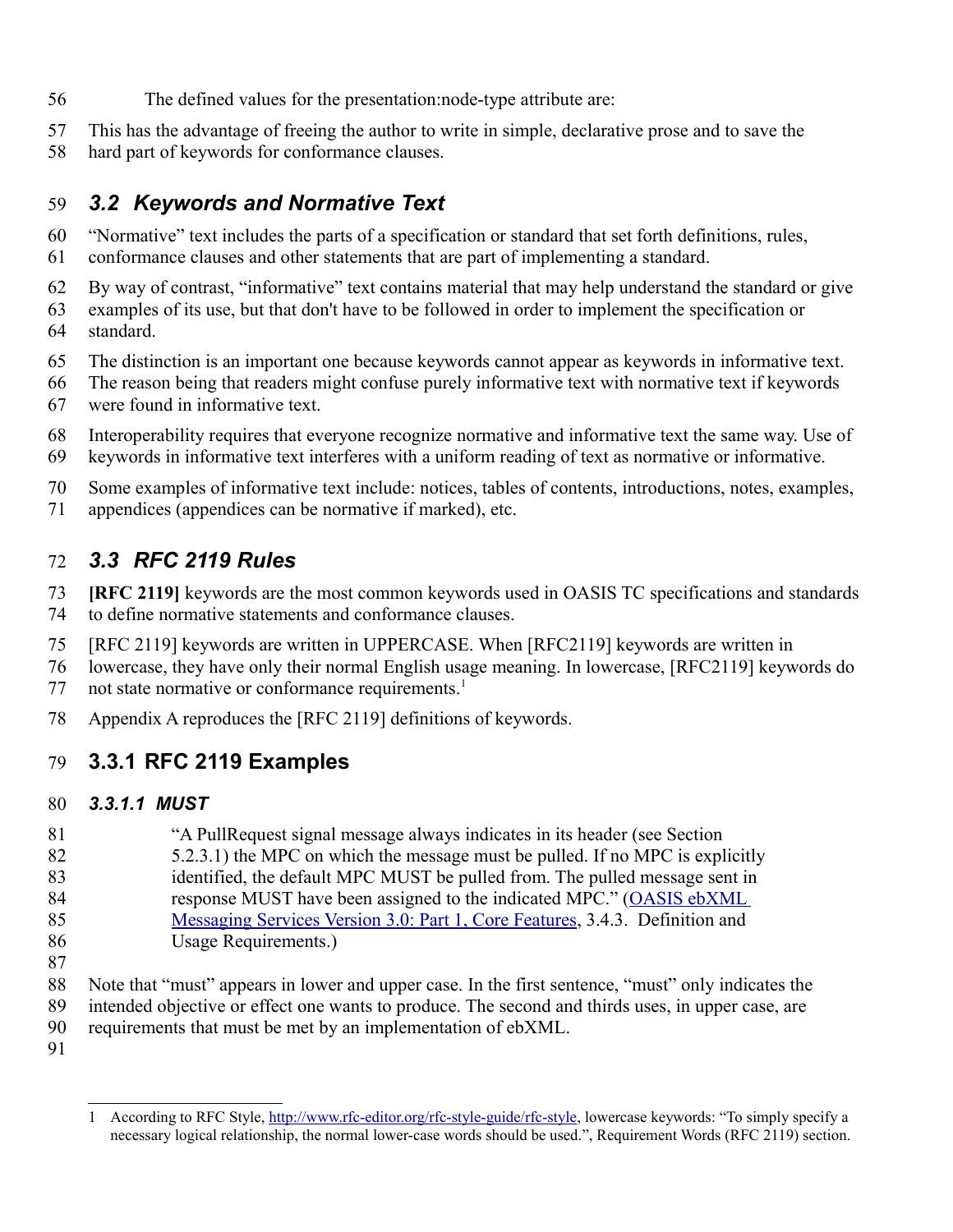#### *3.3.1.2 MUST NOT* 92

- 93
- "OData-defined system query options are prefixed with "\$". Services may support additional query options not defined in the OData specification, but they MUST NOT begin with the "\$" or "@" character." [\(OData Version 4.0 Part 1:](http://docs.oasis-open.org/odata/odata/v4.0/csprd02/part1-protocol/odata-v4.0-csprd02-part1-protocol.doc) 94 95 96
- [Protocol, Committee Specification Draft 02 /, Public Review Draft 02,](http://docs.oasis-open.org/odata/odata/v4.0/csprd02/part1-protocol/odata-v4.0-csprd02-part1-protocol.doc) 6.1 Query 97
- Option Extensibility.) 98 99
- Here MUST NOT appears in upper case and announces a requirement for all implementations. (I don't know of any instances of lower case "must not" in OASIS work. If you do, please drop me a note.) 100 101
- 102

#### *3.3.1.3 SHOULD or RECOMMENDED* 103

- 104
- "If the eb:PartyId/ $@$ type attribute is not present, the content of the PartyId 105
- element MUST be a URI [RFC2396], otherwise the Receiving MSH SHOULD 106
- report a "ValueInconsistent" error with severity "error". It is strongly 107
- RECOMMENDED that the content of the eb:PartyId element be a URI." [\(OASIS](http://docs.oasis-open.org/ebxml-msg/ebms/v3.0/core/os/ebms_core-3.0-spec-os.odt) 108
- [ebXML Messaging Services Version 3.0: Part 1, Core Features,](http://docs.oasis-open.org/ebxml-msg/ebms/v3.0/core/os/ebms_core-3.0-spec-os.odt) .5.2.2.4. 109
- eb:Messaging/eb:UserMessage/eb:PartyInfo/eb:From/eb:PartyId.) 110
- The use of RFC 2119 SHOULD and RECOMMENDED are shown by use of upper case. The example specification has numerous uses of "should" in lower case, i.e., in normal English usage. The "strongly 111 112 113
- RECOMMENDED" does not require an implementation to "report a ValueInconsistent error," but 114
- doing so improves interoperability. 115
- 116

#### *3.3.1.4 SHOULD NOT* 117

- 118
- "OData services SHOULD NOT require any query options to be specified in a request. Services SHOULD fail any request that contains query options that they not understand and MUST fail any request that contains unsupported OData query options defined in the version of this specification supported by the service."(OData Version 4.0 Part 1: Protocol, Committee Specification Draft 02/ [Public Review Draft 02,](http://docs.oasis-open.org/odata/odata/v4.0/csprd02/part1-protocol/odata-v4.0-csprd02-part1-protocol.doc) 6.1 Query Option Extensibility.) 119 120 121 122 123 124
- 125

#### It is recommended that ODATA services not require query options be specified in a request but, after considering all the implications, an implementation may do so. 126 127 128

- *3.3.1.5 MAY* 129
- 130
- "Policy sets MAY be included in an enclosing <PolicySet> element either directly using the <PolicySet> element or indirectly using the <PolicySetIdReference> element. Policies MAY be included in an enclosing <PolicySet> element either directly using the <Policy> element or indirectly using the <PolicyIdReference> element." [\(eXtensible Access Control Markup](http://docs.oasis-open.org/xacml/3.0/xacml-3.0-core-spec-os-en.doc) [Language \(XACML\) Version 3.0,](http://docs.oasis-open.org/xacml/3.0/xacml-3.0-core-spec-os-en.doc) 5 Syntax (normative, with the exception of the 131 132 133 134 135 136
- schema fragments) 137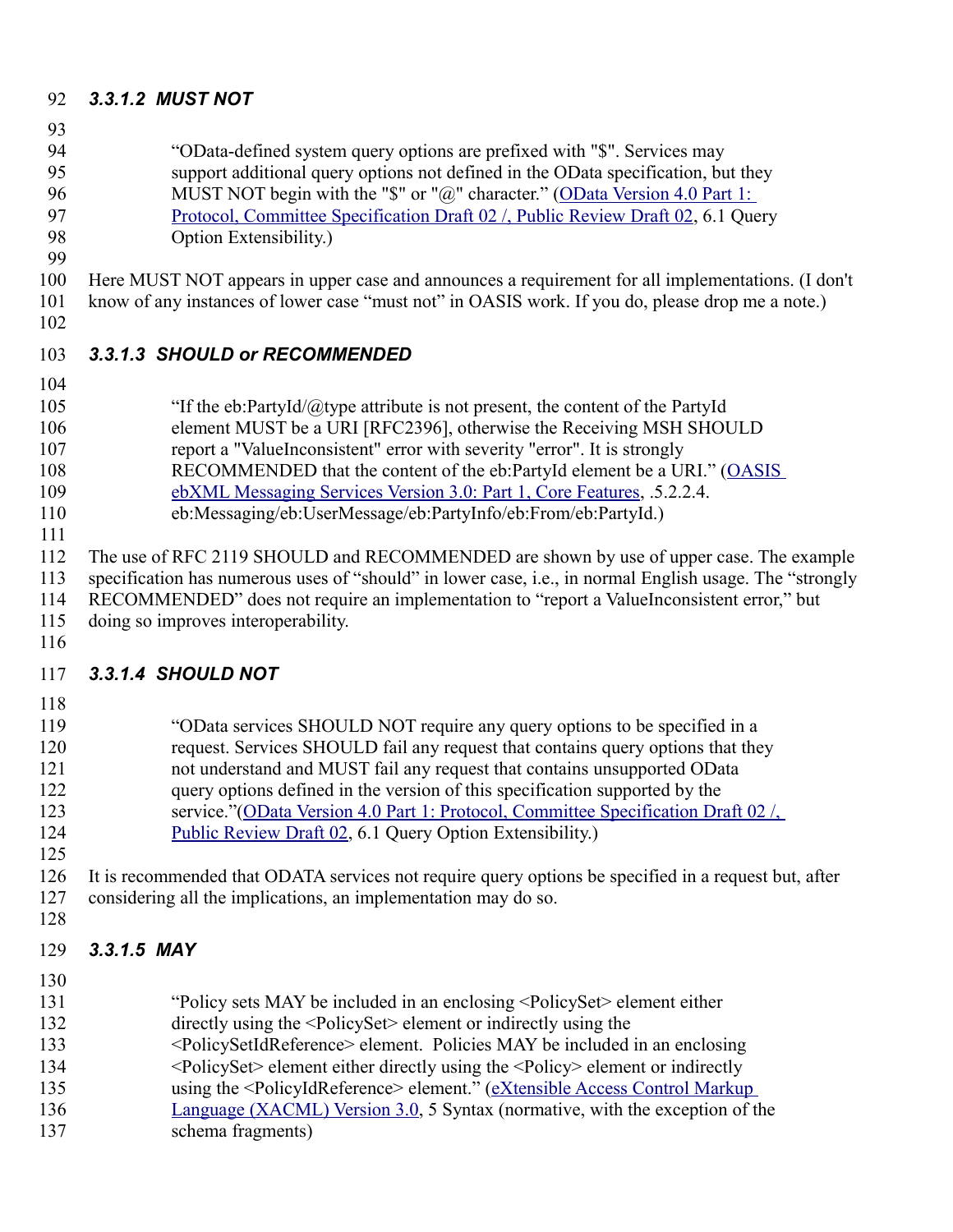- 138
- A correct usage of MAY as a keyword but also an illustration of designating part of a section as 139
- normative. Designation of portions of a specification as normative is a step towards producing a standard that supports interoperability. 140 141
- 142

#### *3.3.1.6 OPTIONAL*  143

## 144

"The <Response> element encapsulates the authorization decision produced by the PDP. It includes a sequence of one or more results, with one <Result> element per requested resource. Multiple results MAY be returned by some implementations, in particular those that support the XACML Profile for Requests for Multiple Resources [Multi]. Support for multiple results is OPTIONAL." [\(eXtensible Access Control Markup Language \(XACML\) Version](http://docs.oasis-open.org/xacml/3.0/xacml-3.0-core-spec-os-en.doc) 145 146 147 148 149 150

- [3.0,](http://docs.oasis-open.org/xacml/3.0/xacml-3.0-core-spec-os-en.doc) 5 Syntax (normative, with the exception of the schema fragments) 151
- 152
- Be aware of OPTIONAL as an alternative to MAY when required by the text. 153

#### *3.4 ISO/IEC Directives, Annex H* 154

Unlike **[RFC 2119]**, Annex H of **[ISO/IEC Directives]** does not distinguish between upper and lower case forms of its keywords. Using the [ISO/IEC Directives], an author can write keywords in upper or 155 156

- lower case. Annex H does define equivalent expressions for keywords, to be used in exceptional cases. 157
- Appendix B summarizes the definitions in Annex H. 158

#### 3.4.1 ISO/IEC Directives Examples 159

In the ISO/IEC examples note that keywords do not require UPPER case or **bolding** in order to be 160

keywords. They are keywords by definition, not typography. If you need a verbal alternative to "shall," 161

those are defined in Annex H of [ISO/IEC Directives]. An attempt at non-keyword alternatives to 162

"shall" appears in Appendix C of this document. 163

#### *3.4.1.1 SHALL* 164

- "An OpenDocument document shall meet the following requirements:" [\(Open](http://docs.oasis-open.org/office/v1.2/OpenDocument-v1.2-part1.odt) 165 166
	- [Document Format for Office Applications \(OpenDocument\) Version 1.2,](http://docs.oasis-open.org/office/v1.2/OpenDocument-v1.2-part1.odt) 2.2.1 OpenDocument Document.)
- 167 168

#### *3.4.1.2 SHALL NOT* 169

- "OpenDocument extended documents may contain elements and attributes not defined by the OpenDocument schema. Elements and attributes not defined by the OpenDocument schema are called foreign elements and attributes. Foreign elements and attributes shall not be associated with a namespace that is listed in tables 1, 2 or 3 of section 1.5." [\(Open Document Format for Office Applications](http://docs.oasis-open.org/office/v1.2/OpenDocument-v1.2-part1.odt) [\(OpenDocument\) Version 1](http://docs.oasis-open.org/office/v1.2/OpenDocument-v1.2-part1.odt).2, 3.17 Foreign Elements and Attributes.) 170 171 172 173 174 175
- 176

#### *3.4.1.3 SHOULD* 177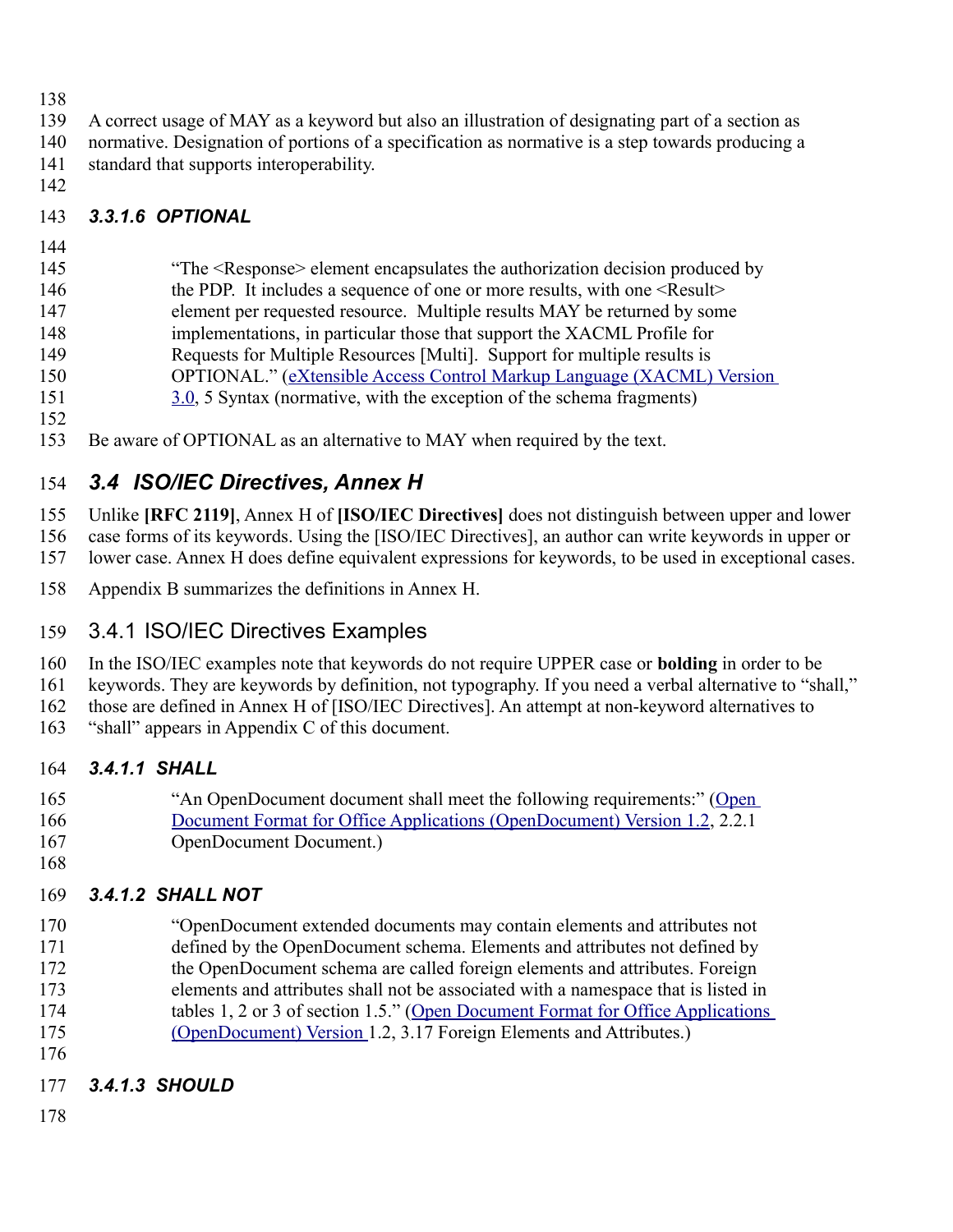179

- "The generator string should allow OpenDocument consumers to distinguish between all released versions of a producer." [\(Open Document Format for Office](http://docs.oasis-open.org/office/v1.2/OpenDocument-v1.2-part1.odt) [Applications \(OpenDocument\) Version 1](http://docs.oasis-open.org/office/v1.2/OpenDocument-v1.2-part1.odt).2, 4.3.2.1 <meta:generator>.) 180
- 181 182

#### *3.4.1.4 SHOULD NOT* 183

- 184
- "consumers should not permit characters defined by the [SQL] feature F392 for new or changed names of tables, views, columns, and queries." [\(Open Document](http://docs.oasis-open.org/office/v1.2/OpenDocument-v1.2-part1.odt) [Format for Office Applications \(OpenDocument\) Version 1](http://docs.oasis-open.org/office/v1.2/OpenDocument-v1.2-part1.odt).2, 19.49 db:enablesql92-check.) 185 186 187 188
- 189

#### *3.4.1.5 NEED NOT* 190

## 191

201

#### "letters in a custom shape need not have the same height." [\(Open Document](http://docs.oasis-open.org/office/v1.2/OpenDocument-v1.2-part1.odt) [Format for Office Applications \(OpenDocument\) Version 1](http://docs.oasis-open.org/office/v1.2/OpenDocument-v1.2-part1.odt).2, 19.224 draw:textpath-same-letter-heights.) 192 193 194 195

#### *3.4.1.6 CAN* 196

#### "The draw:transform attribute specifies a list of transformations that can be applied to a drawing shape." [\(Open Document Format for Office Applications](http://docs.oasis-open.org/office/v1.2/OpenDocument-v1.2-part1.odt) [\(OpenDocument\) Version 1](http://docs.oasis-open.org/office/v1.2/OpenDocument-v1.2-part1.odt).2, 19.228 draw:transform.) 197 198 199 200

#### *3.4.1.7 CANNOT* 202

"The boslevel value cannot cause entities to be included in the BOS if doing so would exceed the maximum BOS level." (ISO/IEC 10179:1996 Document Style Semantics and Specification Language, 6.5.2 HyTime BOS control data attributes.) 203 204 205 206 207

#### 4. OASIS non-normative documents: TC Notes (Non-normative Documents) 208 209

- OASIS TC Notes (non-normative documents) do not specify conformance clauses. To avoid confusion 210
- with OASIS TC Specifications and Standards, citation of or use of [RFC 2119] or [ISO/IEC 211
- Directives] should be avoided in OASIS TC Notes (Non-normative Documents). 212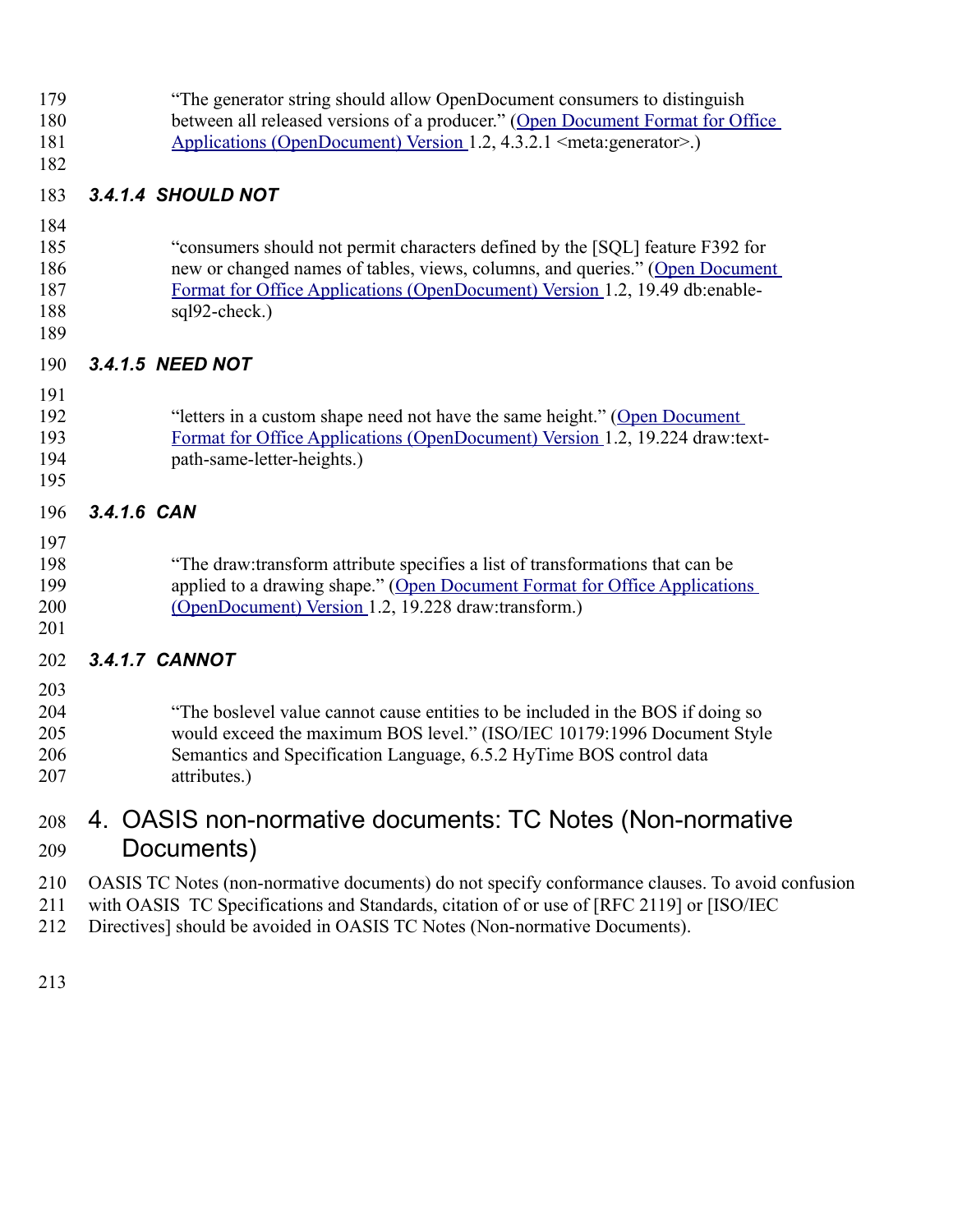#### 5. Appendix A – RFC Keywords 214

- $[RFC2119]$  $[RFC2119]$  $[RFC2119]$  defines its keywords as follows<sup>2</sup>: 215
- "1. MUST This word, or the terms "REQUIRED" or "SHALL", mean that the definition is an absolute requirement of the specification. 216 217
- 2. MUST NOT This phrase, or the phrase "SHALL NOT", mean that the definition is an absolute prohibition of the specification. 218 219
- 3. SHOULD This word, or the adjective "RECOMMENDED", mean that there may exist valid reasons in particular circumstances to ignore a particular item, but the full implications must be understood and carefully weighed before choosing a different course. 220 221 222 223
- 4. SHOULD NOT This phrase, or the phrase "NOT RECOMMENDED" mean that there may exist valid reasons in particular circumstances when the particular behavior is acceptable or even useful, but the full implications should be understood and the case carefully weighed before implementing any behavior described with this label. 224 225 226 227
- 5. MAY This word, or the adjective "OPTIONAL", mean that an item is truly optional. One vendor may choose to include the item because a particular marketplace requires it or because the vendor feels that it enhances the product while another vendor may omit the same item. An implementation which does not include a particular option MUST be prepared to interoperate with another implementation which does include the option, though perhaps with reduced functionality. In the same vein an implementation which does include a particular option MUST be prepared to interoperate with another implementation which does not include the option (except, of course, for the feature the option provides.)" 228 229 230 231 232 233 234 235 236

<span id="page-6-0"></span><sup>2</sup> This is a direct quote from RFC 2119,<http://www.ietf.org/rfc/rfc2119.txt>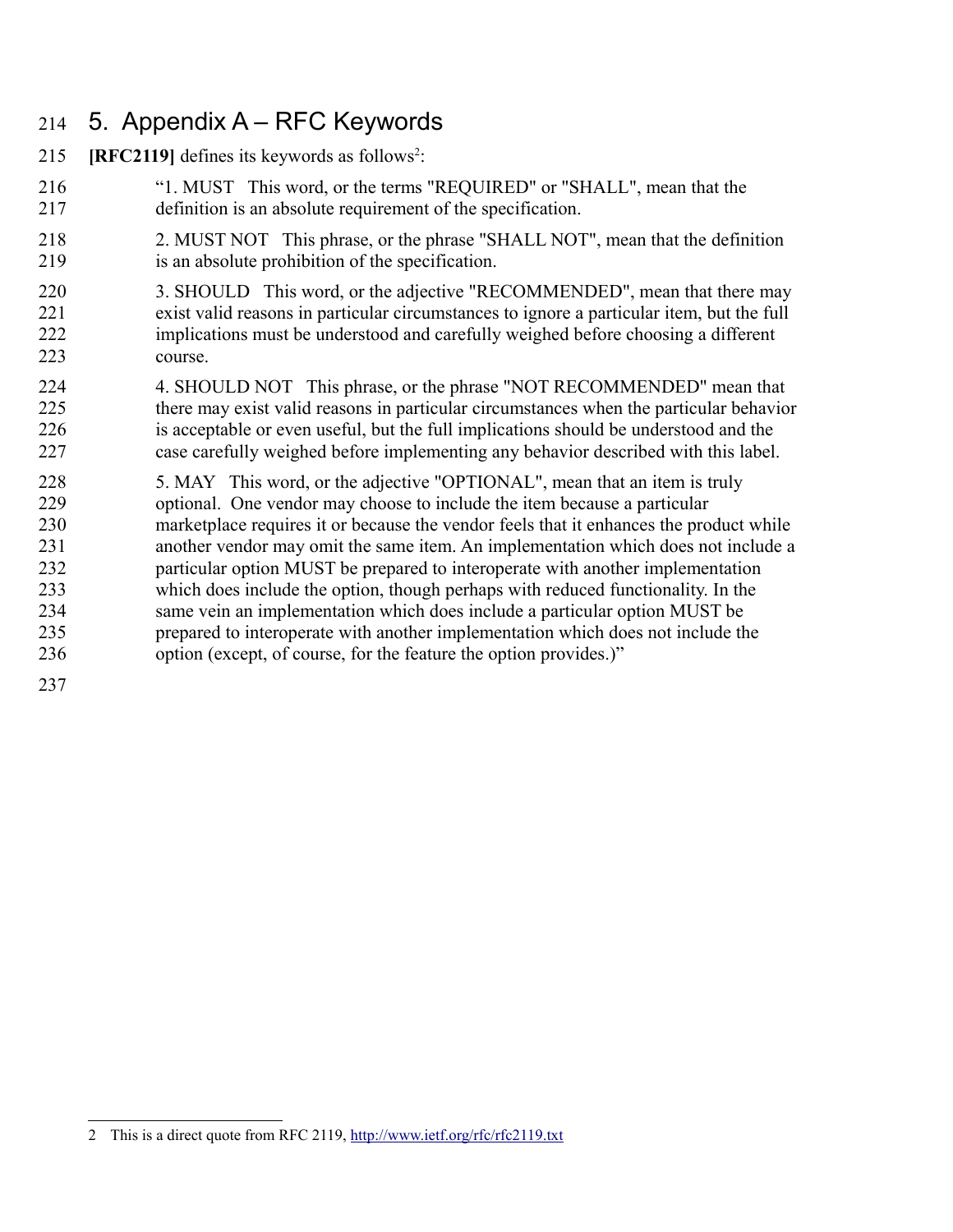#### 6. Appendix B – ISO/IEC Keywords 238

- ISO/IEC keywords are defined in Annex H of the **[ISO/IEC Directives]**. 239
- TCs that use ISO/IEC keywords should consult Annex H for the normative definitions of those 240
- keywords. For use with the mapping table in Appendix C, a synopsis of Annex H reads as follows: 241
- **shall** to indicate requirements strictly to be followed in order to conform to the standard and in which no deviation is permitted. Do not use "must" as an alternative for "shall". 242 243
- **shall not** converse of shall. Do not use "must not" instead of "shall not". 244
- **should** to indicate that among several possibilities one is recommended as particularly suitable, without mentioning or excluding others. 245 246
- **should not** converse of should. 247
- **may** to indicate a course of action permissible within the limits of the standard. Do not use "can" instead of "may" 248 249
- **need not** to indicate a course of action is not required. (converse of may) 250
- **can** statement of possibility and capability, whether material, physical, or causal. 251
- **cannot** converse of can. 252
- Annex H also defines equivalent expressions for keywords, to be used in exceptional cases. See Annex H, **[ISO/IEC Directives]** for the details. 253 254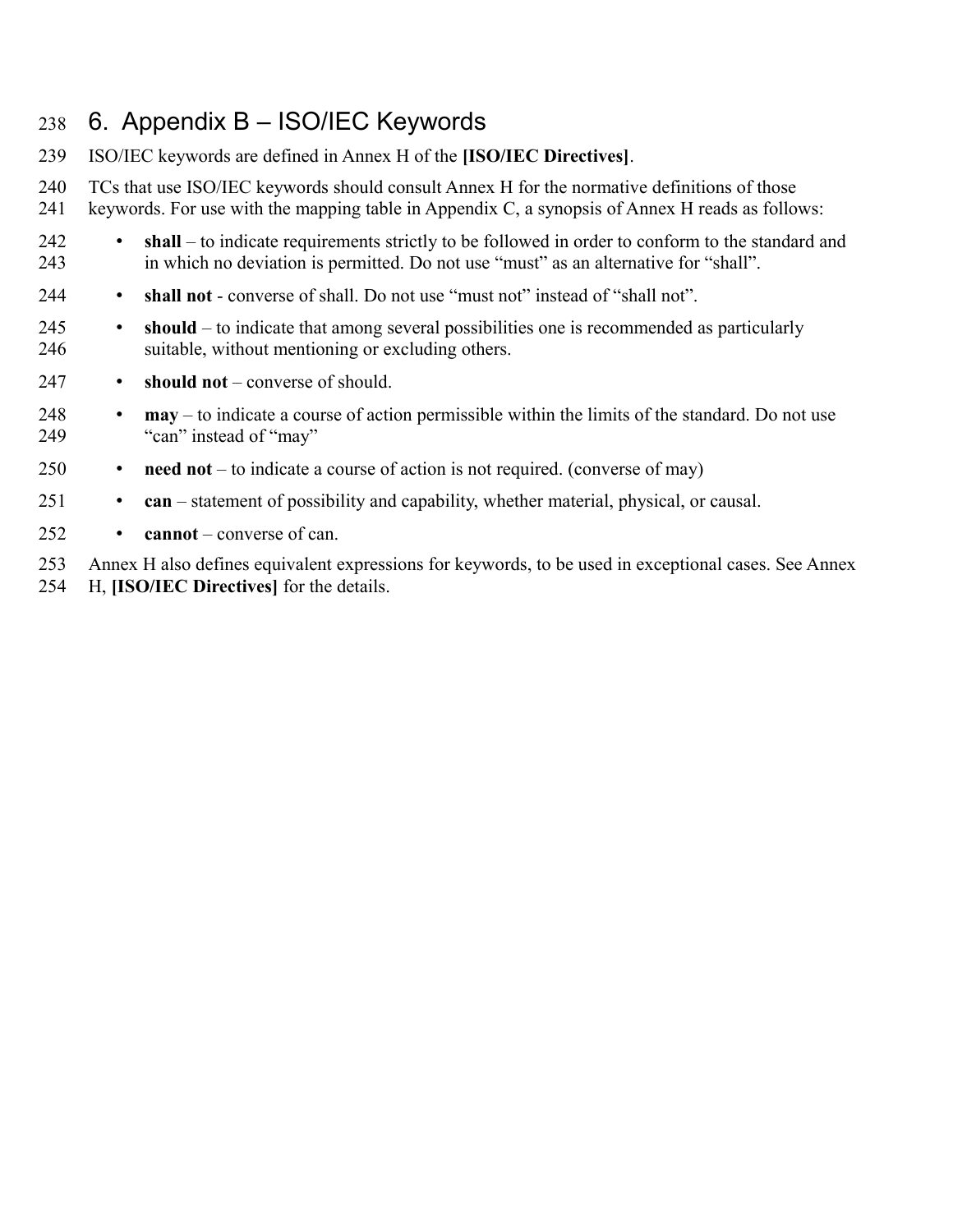#### 7. Appendix C - Mapping Table of RFC2119 to ISO keywords and suggested synonyms 255 256

Table 1 lists semantic equivalents between RFC2119 and ISO keywords. Where there is an empty cell, this means there is no equivalent in that set. If specification writers restrict themselves to keywords that have semantic equivalents, conversion between RFC2119 and ISO, or vice versa will be easier. 257 258 259

Note for the purpose of this exercise we consider RFC2119 treatment of interoperability to be narrow, 260

and interpret requirements as broadly as possible in the manner interpreted by ISO. The third column in 261

the table lists suggested non-normative synonyms that should be considered when specification writers are trying to avoid using one the formal keywords. 262 263

264

### **Table 1**

| <b>RFC 2119</b>                             | Annex H (ISO) | <b>Non-NormativeSynonyms</b>        |
|---------------------------------------------|---------------|-------------------------------------|
| MUST, SHALL, REQUIRED                       | shall         | will                                |
| MUST NOT, SHALL NOT,<br><b>REQUIRED</b>     | shall not     | will not, "it is not possible that" |
| SHOULD/RECOMMENDED                          | should        | ought to                            |
| <b>SHOULD NOT/NOT</b><br><b>RECOMMENDED</b> | should not    | ought not to                        |
| MAY/OPTIONAL                                | may           | could                               |
| $*3$                                        | need not      | might not                           |
| $\ast$                                      | can           | is capable of                       |
| *                                           | cannot        | is not capable of                   |

<span id="page-8-0"></span><sup>3</sup> A "\*" indicates no equivalent for *need not, can or can not* appears in RFC2119. The "?" indicates the TAB's inability to suggest good synonyms for them.